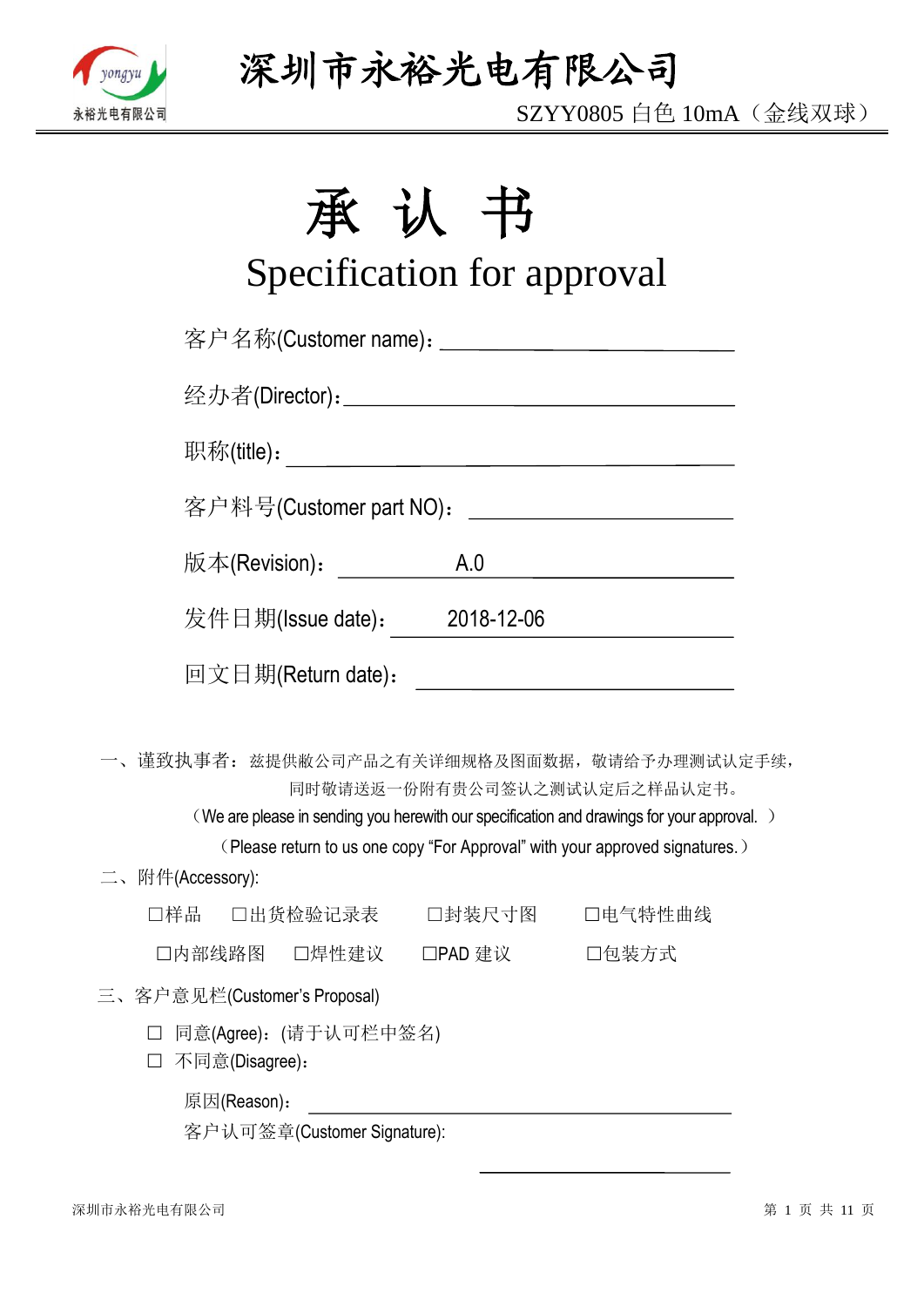

# SZYY0805 白色 10mA(金线双球)

# **1.** 产品描述**/ Features**

- 外观尺寸/ Package ( L/W/H ) : 2.0\*1.25\*0.85 mm
- 颜色/ Color: 白光 / White light
- 胶体/ Lens: 黄色平面胶体/ Yellow planar colloid
- EIA规范标准包装/ EIA STD Package
- **●** 环保产品,符合ROHS要求/Meet ROHS, Green Product
- 适用于自动贴片机/ Compatible With SMT Automatic Equipment
- 适用于红外线回流焊制程/ Compatible With Infrared Reflow Solder Process

## **2 .** 外形尺寸及建议焊盘尺寸**/ Package Profile & Soldering PAD Suggested**



注/ Notes: 1. 单位 : 毫米(mm)/ All dimensions are in millimeters 2. 公差: 如无特别标注则为±0.1 mm Tolerance is ±0.10 mm unless otherwise noted

## **3.** 建议焊接温度曲线 **/ Soldering Profile Suggested**

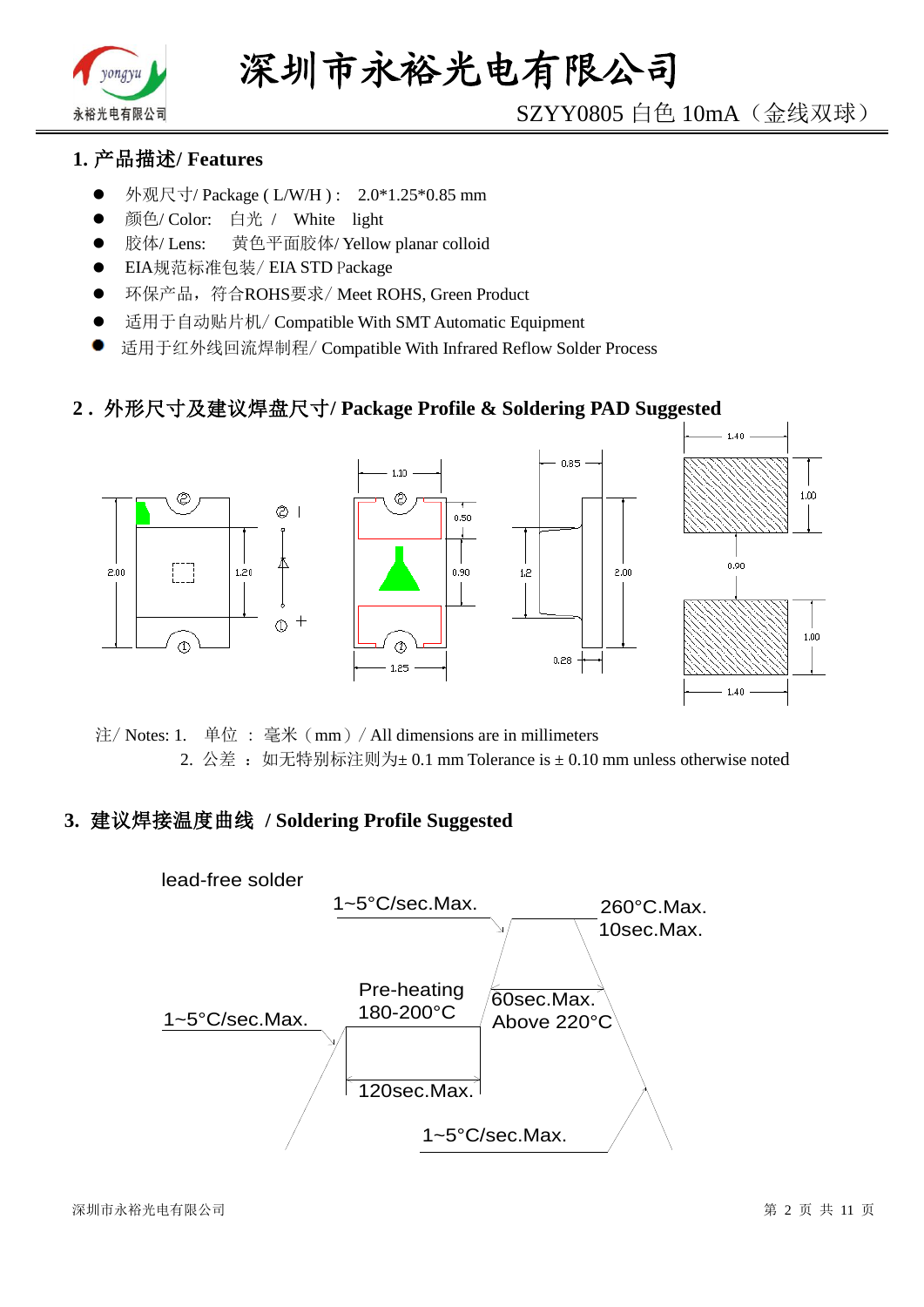

SZYY0805 白色 10mA(金线双球)

# **4.** 最大绝对额定值/ **Absolute Maximum Ratings** (**Ta=25**℃)

| 数/ Parameter<br>参                                  | 符号Symbol    | 最大额定值/Rating                                                           | 单 位/ Unit |
|----------------------------------------------------|-------------|------------------------------------------------------------------------|-----------|
| 消耗功率/ Power Dissipation                            | Pd          | 100                                                                    | mW        |
| 最大脉冲电流/ Peak Forward Current<br>(1/10占空比, 0.1ms脉宽) | <b>IFP</b>  | 60                                                                     | mA        |
| 正向直流工作电流/DC Forward Current                        | IF          | 30                                                                     | mA        |
| 反向电压/Backward Voltage                              | <b>VR</b>   | 5                                                                      | V         |
| 工作温度范围<br><b>Operating Temperature Range</b>       | Topr        | $-40\degree C$ $\sim +85\degree C$                                     |           |
| 存储温度范围<br><b>Storage Temperature Range</b>         | <b>Tstg</b> | $-40\degree C$ $\sim +85\degree C$                                     |           |
| 焊接条件<br>Soldering Condition                        | <b>Tsol</b> | 回流焊/ Reflow soldering : 260 °C , 10s<br>手动焊/ Hand soldering: 300°C, 3s |           |
| 抗静电能力<br><b>Electrostatic Discharge</b>            | <b>ESD</b>  |                                                                        | V         |

# 5.光电参数/ **Electrical Optical Characteristics** (**Ta=25**℃)

| 参数<br><b>Parameter</b>          | 符号<br><b>Symbol</b> | 最小值<br>Min. | 代表值<br>Typ. | 最大值<br>Max. | 单位<br>Unit   | 测试条件<br><b>Test Condition</b> |
|---------------------------------|---------------------|-------------|-------------|-------------|--------------|-------------------------------|
| 光强<br>Light Intensity           | IV                  | 145         | --          | 360         | mcd          | $IF = 5mA$                    |
| 半光强视角<br>Viewing Angle          | $2\theta$ 1/2       |             | 120         | ---         | deg          | $IF = 5mA$                    |
| 色座标                             | X                   |             | 0.23        | ---         |              | $IF = 5mA$                    |
| CIE 1931 Coordinate             | Y                   | ---         | 0.21        | ---         |              | $IF = 5mA$                    |
| 正向电压<br><b>Forward Voltage</b>  | <b>VF</b>           | 2.6         |             | 3.1         | $\mathbf{V}$ | $IF = 5mA$                    |
| 反向电压<br><b>Backward Voltage</b> | IR                  |             |             | 5           | $\mu$ A      | $VR = 5V$                     |
| 半波宽<br>Spectral Line Half-Width | $\Delta \lambda$    |             | 15          |             | nm           | $IF = 5mA$                    |
| 色温<br><b>Color Temperature</b>  | <b>CCT</b>          | 43775       |             | 100000以上    | K            | $IF = 5mA$                    |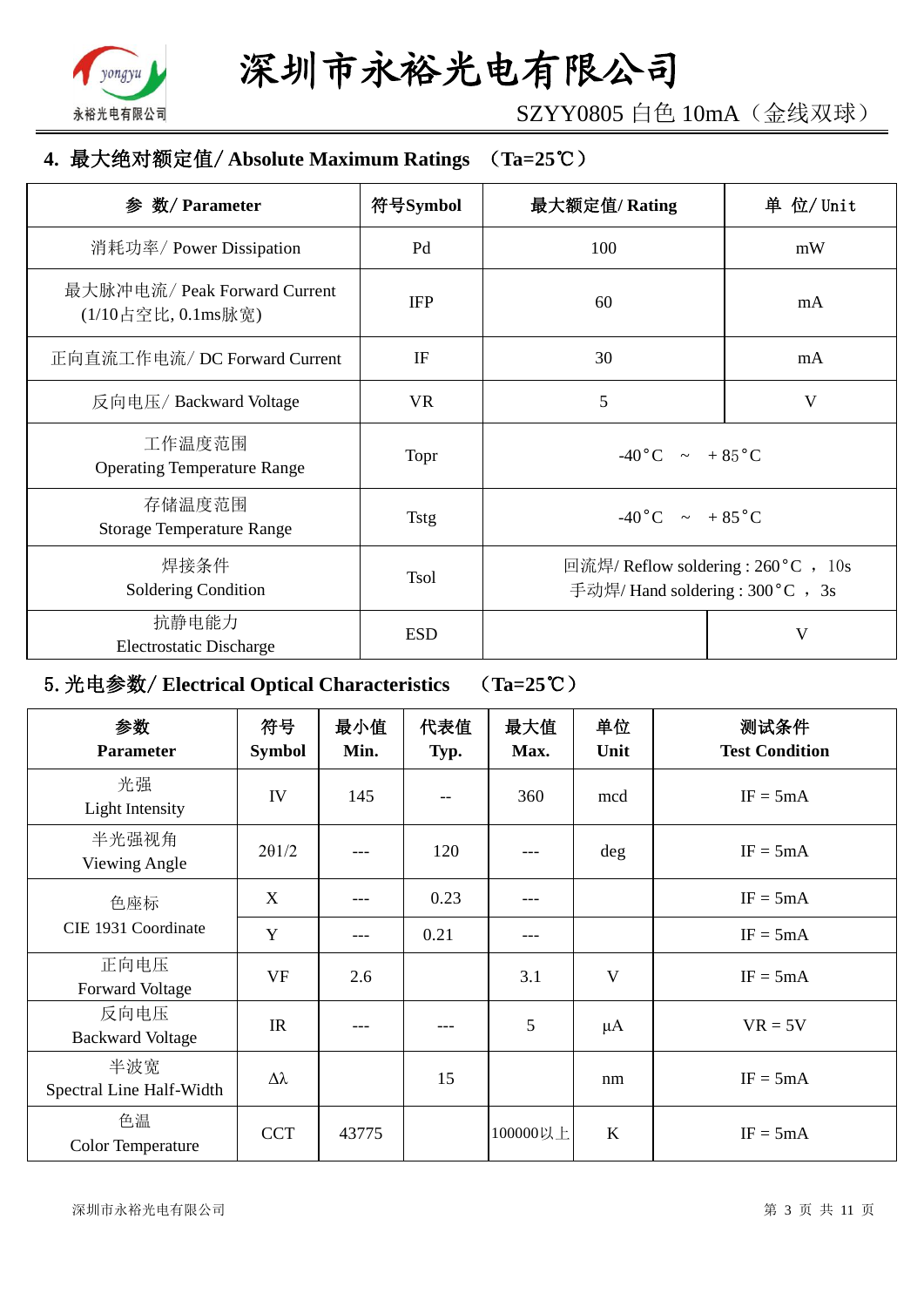

# 6、光电参数分 **BIN** 规格**/Photoelectric parameters are divided into BIN specifications**

#### **6.1.**亮度分 **BIN** 规格**/Brightness Bin specifications**

| <b>Bin</b>      | Min | <b>Max</b> | Unit | <b>Condition</b> |
|-----------------|-----|------------|------|------------------|
| P <sub>22</sub> | 145 | 175        |      |                  |
| P <sub>23</sub> | .75 | 210        |      |                  |
| P <sub>24</sub> | 210 | 250        | mcd  | $IF = 5mA$       |
| P <sub>25</sub> | 250 | 300        |      |                  |
| P <sub>26</sub> | 300 | 360        |      |                  |

Notes: Tolerance of Luminous Intensity:  $\pm 10\%$ 

#### **6.2.**电压分 **BIN** 规格**/ Voltage sub Bin specification**

| <b>Bin</b> | Min | <b>Max</b> | Unit | <b>Condition</b> |
|------------|-----|------------|------|------------------|
| <b>VM</b>  | 2.6 | 2.7        |      |                  |
| VN         | 2.7 | 2.8        |      |                  |
| VO         | 2.8 | 2.9        |      | $IF = 5mA$       |
| VP         | 2.9 | 3.0        |      |                  |
| VО         | 3.0 | 3.1        |      |                  |

Notes: Tolerance of Forward Voltage: ±0.05V

### **6.3**、色区分 **BIN** 规格**/Color distinguishes Bin specifications**

| 新色区             | X1     | Y1     | X2     | Y <sub>2</sub> | X3     | Y3     | X4     | Y4     | 色温 (K)          |
|-----------------|--------|--------|--------|----------------|--------|--------|--------|--------|-----------------|
| AO1             | 0.2164 | 0.1929 | 0.2235 | 0.1891         | 0.2273 | 0.1962 | 0.2202 | 0.1999 | 100000 以上       |
| A02             | 0.2202 | 0.1999 | 0.2273 | 0.1962         | 0.2311 | 0.2032 | 0.2239 | 0.207  | --              |
| A <sub>03</sub> | 0.2239 | 0.207  | 0.2311 | 0.2032         | 0.2348 | 0.2103 | 0.2277 | 0.214  |                 |
| A04             | 0.2277 | 0.214  | 0.2348 | 0.2103         | 0.2386 | 0.2174 | 0.2315 | 0.2211 | __              |
| A05             | 0.2315 | 0.2211 | 0.2386 | 0.2174         | 0.2423 | 0.2244 | 0.2352 | 0.2282 | 67680-100000 以上 |
| A06             | 0.2352 | 0.2282 | 0.2423 | 0.2244         | 0.246  | 0.2315 | 0.239  | 0.2352 | 43775-67680     |

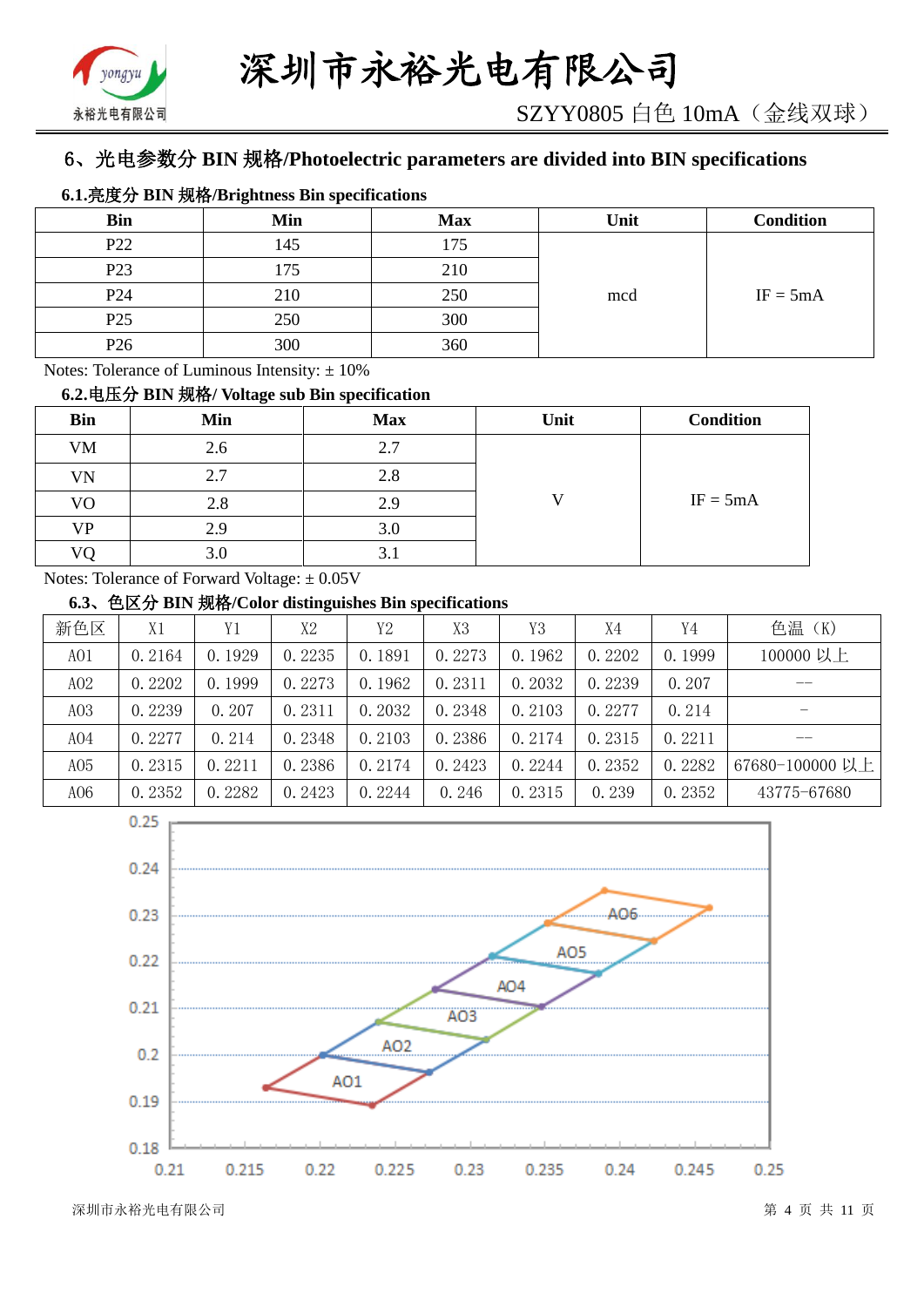

SZYY0805 白色 10mA(金线双球)

# 7、光电参数代表值特征曲线/ **Typical Electrical-Optical Characteristics Curves**





相对光强与环境温度特性曲线 Relative Intensity VS. Ambient Temperature (Ta=25°C)





相对光强与电流特性曲线 Relative Intensity VS. Forward Current (Ta=25°C)



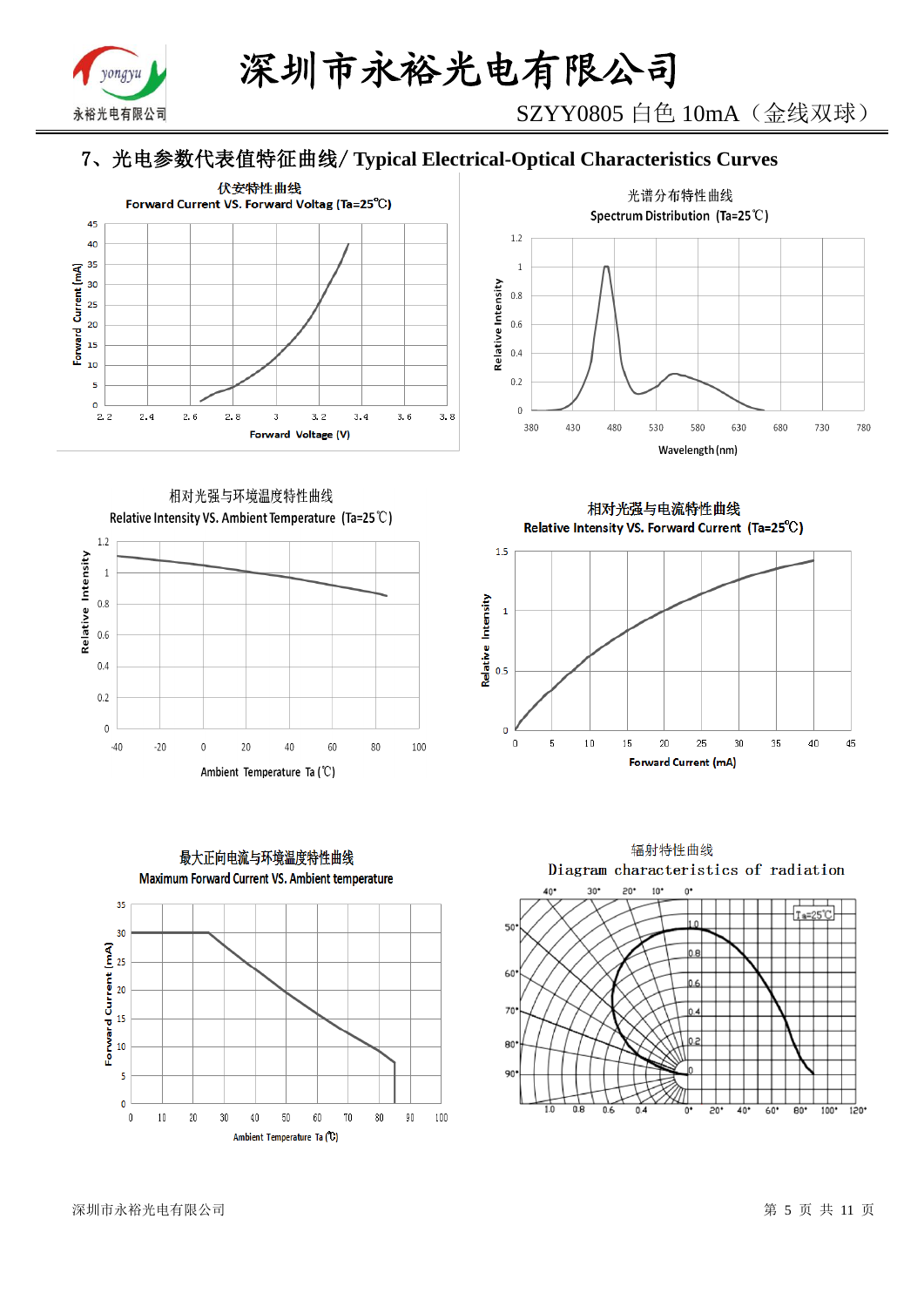

SZYY0805 白色 10mA(金线双球)

# 8.包装载带与圆盘尺寸/ **Reel And Tape Dimensions**

包装数量:**3000 pcs/**卷 **Packing quantity: 3000 PCS/rolls**



注/ Notes: 1. 尺寸单位为毫米(mm)/ All dimensions are in millimeters. 2. 尺寸公差是±0.1mm/ Tolerance is ± 0.1 mm unless otherwise noted.

# **9.**标签及标识**/ Label Explanation**:



The label Anti-static, moisture-proof aluminum foil bag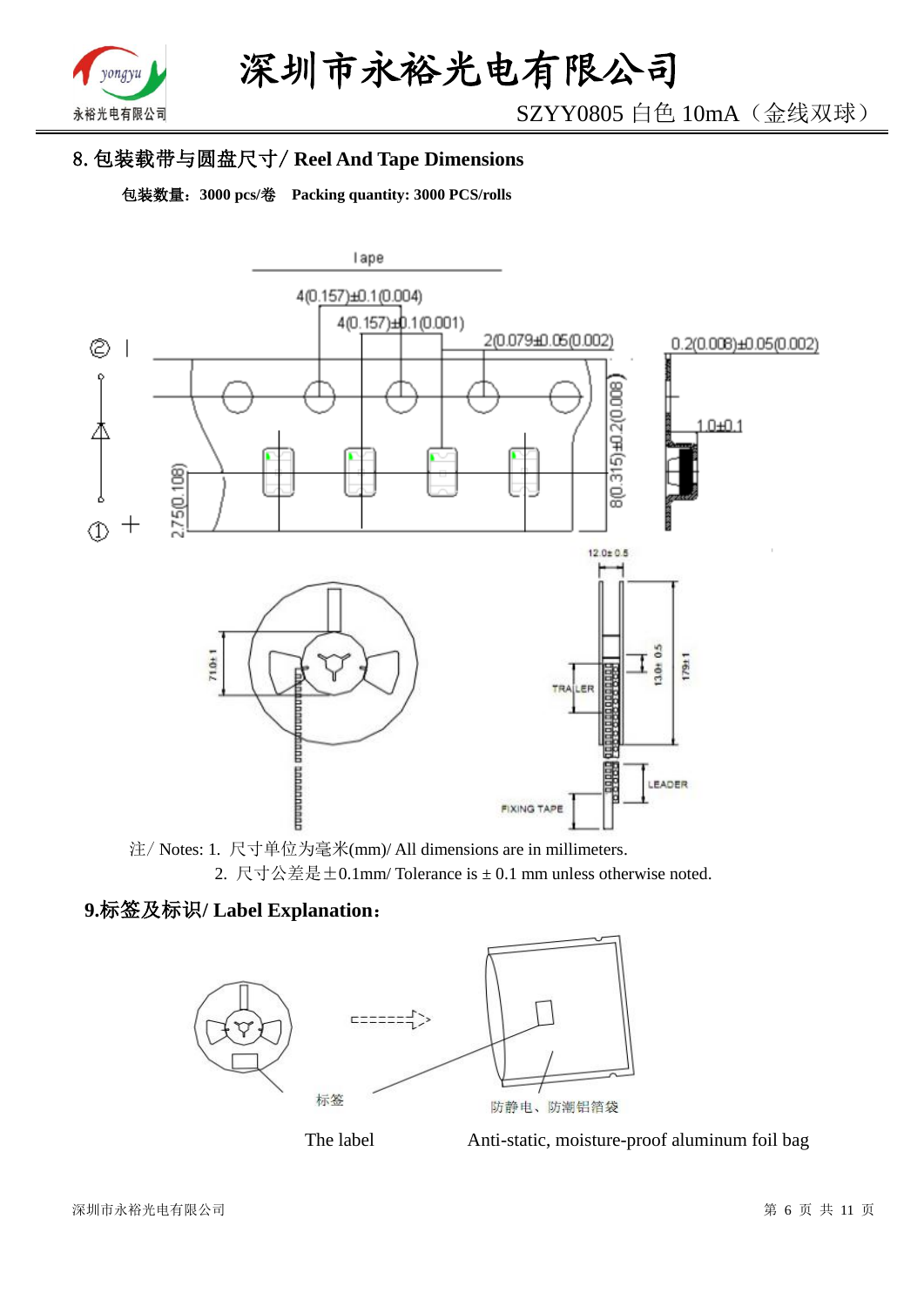

SZYY0805 白色 10mA(金线双球)

# 10.信赖性测试项目及条件/Reliability Test Items And Conditions

| 测试项目<br><b>Test Item</b>                    | Ref. Standard<br>参考标准 | Test Condition<br>测试条件                                        | Time<br>时间    | Quantity<br>数量 | Accepted/Rejected<br>接收/拒收 |
|---------------------------------------------|-----------------------|---------------------------------------------------------------|---------------|----------------|----------------------------|
| Reflow<br>回流焊                               | JESD22-B106           | $Temp:255^{\circ}C$ max<br>$T=10$ sec                         | 2times        | 22             | 0/1                        |
| Thermal Shock<br>冷热冲击                       | JESD22-A106           | $-40^{\circ}$ C 15min<br>$\uparrow \downarrow$<br>100°C 15min | 300<br>cycles | 22             | 0/1                        |
| High Temperature Storage<br>高温保存            | JESD22-A103           | Temp: $100^{\circ}$ C                                         | 1000Hrs.      | 22             | 0/1                        |
| Low Temperature Storage<br>低温保存             | JESD22-A119           | Temp: $-40^{\circ}$ C                                         | $1000$ Hrs.   | 22             | 0/1                        |
| Life Test<br>常温通电                           | JESD22-A108           | $Ta=25^{\circ}C$<br>$IF = 5mA$                                | 1000Hrs.      | 22             | 0/1                        |
| High Temperature /<br>High Humidity<br>高温高湿 | Qiangsq831            | 85℃/85%RH                                                     | 1000Hrs.      | 22             | 0/1                        |

失效判定标准 Criteria For Judging Damage

| <b>Test Items</b><br>项目        | <b>Symbol</b><br>符号 | <b>Test Condition</b><br>测试条件 | <b>Judging For Damage</b><br>判定标准 |                   |  |
|--------------------------------|---------------------|-------------------------------|-----------------------------------|-------------------|--|
|                                |                     |                               | Min. 最小                           | Max. 最大           |  |
| <b>Forward Voltage</b><br>正向电压 | VF                  | $IF = 5mA$                    |                                   | $U.S.L*$ ) $x1.1$ |  |
| <b>Reverse Current</b><br>漏电流  | <b>IR</b>           | $VR = 5V$                     |                                   | $U.S.L*$ )x2.0    |  |
| 光强<br>Luminous Intensity       | Mcd                 | $IF = 5mA$                    | $L.S.L*$ ) $x0.7$                 |                   |  |

U.S.L: Upper standard level 规格上限 L.S.L: Lower standard level 规格下限

> 备注 / Note 信赖性测试基于永裕现有的测试平台 The Reliability tests are based on YONGYU existing test platform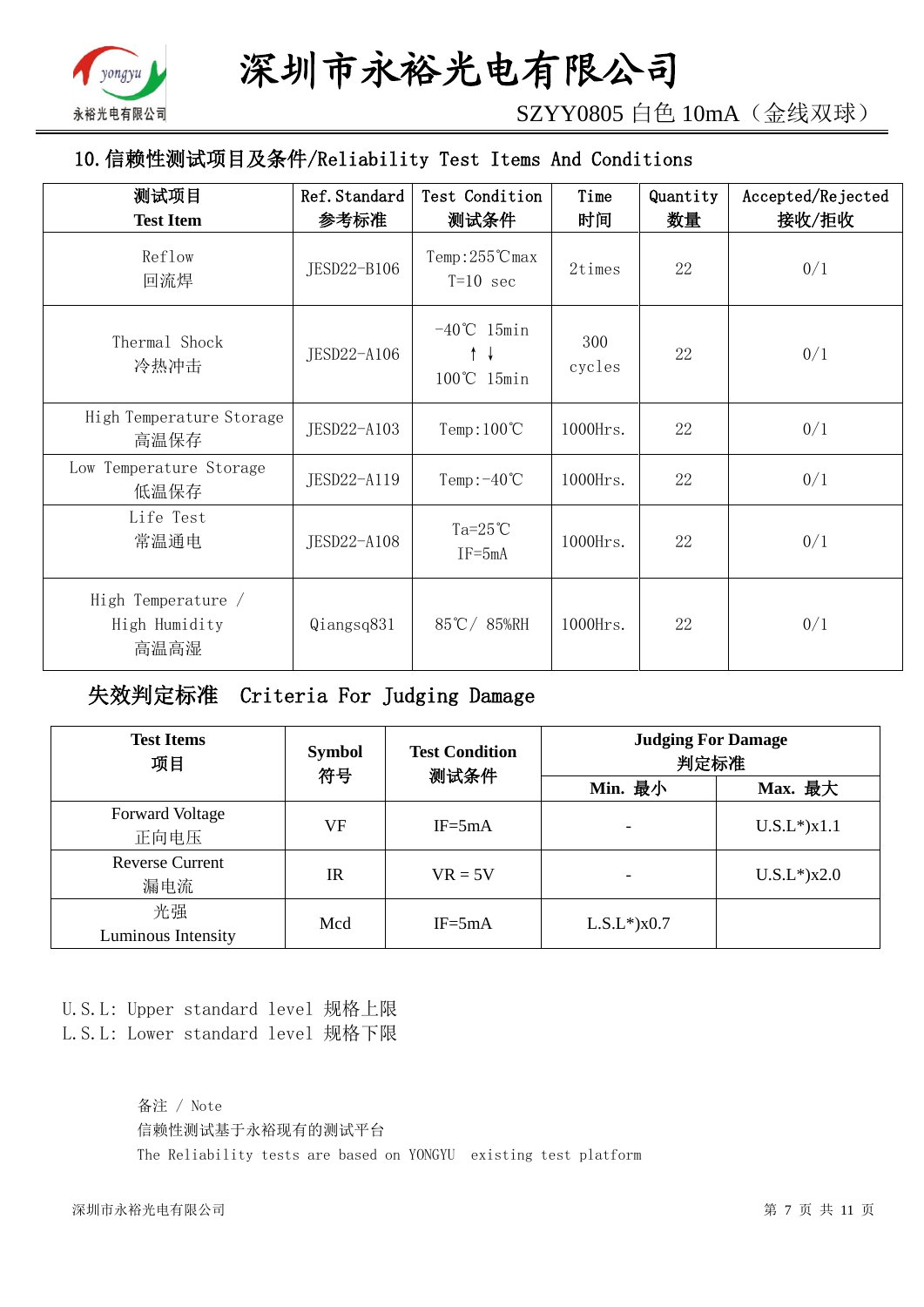

#### 11.注意事项/ **Cautions**:

#### **11.1.** 焊接**/welding**

11.1.1 SMD LED 灌封胶较软,外力易损坏发光面及塑料壳,焊接时要轻拿轻放。

SMD LED is soft and easy to damage the luminous surface and plastic shell by external force. It should be handled lightly when welding

11.1.2 建议使用易洗型的助焊剂,依照回流曲线条件回流焊接,回流次数最多两次,确保 LED 发光面干净, 异物会影响发光颜色。

It is recommended to use soldering flux with tin wash type, reflow soldering according to the condition of reflux curve, reflow twice at most, ensure the LED luminous surface is clean, foreign matter will affect the luminous color。

11.1.3 只建议在修理和重工的情况下使用手工焊接;最高焊接温度不应超过 300 度,且须在 3 秒内完成(手 工焊接只可焊接一次)烙铁最大功率应不超过 25W。

Manual welding is only recommended for repair and heavy industry;The maximum welding temperature should not exceed 300 degrees, and must be completed within 3 seconds (manual welding can only be welded once) soldering iron maximum power should not exceed 25W.

11.1.4 焊接过程中,严禁在高温情况下碰触胶体; 焊接后,禁止对胶体施加外力,禁止弯折 PCB,避免元 件受到撞击。

During the soldering process, do not touch the lens at high temperature, After soldering, any mechanical force on the lens or any excessive vibration shall not be accepted to apply, also the circuit board shall not be bent as well.

11.1.5 请不要将不同 BIN 级的 LED 使用于同一个产品上,否则可能会导致产品的严重色差。

Please do not use different BIN LED on the same product, otherwise it may cause serious color difference.

#### **11.2.** 清洗**/cleaning**

11.2.1 不能用超声波清洗,建议使用异丙醇(isopropyl alcohol)、纯酒精擦拭或浸渍(浸渍不超过 1 分钟) 在室温下放置 15 分钟再使用;清洗后,确保 LED 发光面干净,异物会影响发光颜色。

/No ultrasonic cleaning. It is recommended to use isopropyl alcohol, pure alcohol to wipe or soak, not more than 1 minute, and leave at room temperature for 15 minutes before use. After cleaning, make sure the LED luminous surface is clean and the foreign matter will affect the luminous color。

11.2.2 应避免接触或污染天那水,三氯乙烯、丙酮、硫化物、氮化物、酸、碱、盐类,这些物质会损伤 LED. Avoid touching or contaminating the water, trichloroethylene, acetone, sulfide, nitride, acid, alkali, and salts that can damage leds.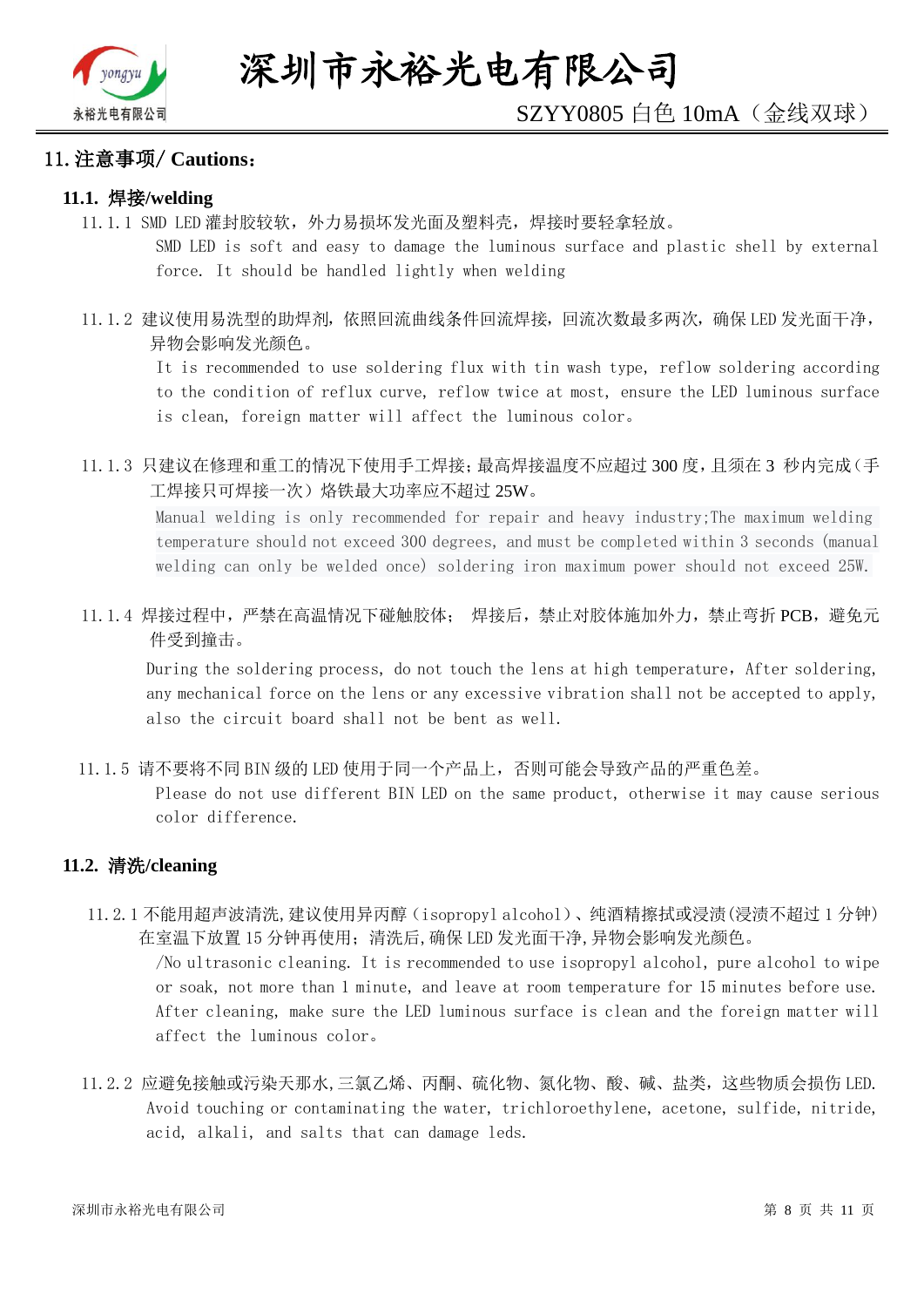

深圳市永裕光电有限公司

# SZYY0805 白色 10mA(金线双球)

#### **11.3.** 灌封/**enbedment**

11.3.1 挥发性物质会渗透到 LED 内部, 在通电产生光子及热的条件下, 会导致 LED 变色, 进而造成严重 光衰,严禁使用任何对 LED 器件的性能或者可靠性有害的物质或材料,针对特定的用途和使用环 境,建议对所有的物质和材料进行相容性的测试。在贴装 LED 时候,不要使用能产生有机挥发性气 体的粘结剂。

Volatile substances to leach into the LED inside, photons in electricity and heat conditions, will lead to the LED color, thus causing serious droop, it is forbidden to use any of the LED device performance or reliability of harmful substances or materials, for a specific purpose and use of the environment, advice on all the material and the material compatibility test.When attaching LED, do not use adhesive that can produce volatile organic gas.

11.3.2 使用正常灌封胶时,建议先以少量试验,常温点亮 168 小时,确定没有问题再作业。 It is recommended to light up for 168 hours at room temperature for a small amount of test before using normal filling and sealing glue。

### **11.4.** 保存/**save**

- 11.4.1 打开包装前,LED 应存储在温度 30℃或以下,相对湿度在 RH60%以下,一年内使用。 Before opening the package, LED should be stored in a temperature 30 ℃ or below, under RH60 % relative humidity, used in a year。
- 11.4.2 LED 是湿度敏感元件,为避免元件吸湿,打开包装后,LED 应在温度 30℃或以下,相对湿度在 60%以 内,使用时间 7 天。LED 吸潮后,回流焊时可能裂胶,影响发光颜色.对于未使用的散件,请去潮处理 (卷装品:烘烤 60℃±5℃/24H;散装品:烘烤 105℃±5℃/1H),然后再用铝箔袋密封后保存或者 储存在氮气防潮柜内。

LED is humidity sensitive element, element to avoid moisture absorption, after open the packing, the LED should be in temperature 30 ℃ or below, within 60% relative humidity, using time 7 days. After moisture absorption, LED may crack when reflow soldering, influence the luminous color. For bulk is not used, please deal with the tide (for package product: bake 60  $\degree$ C +  $/$  - 5 ℃ / 24 h. For bulk goods: baking 105 ℃ + 5 ℃, 1 hours), and then save after sealed with aluminum foil bag or stored in nitrogen moistureproof enclosure

#### 11.4.3 保存环境中避免有酸、碱以及腐蚀气体存在,同时避免强烈震动及强磁场作用。

Avoid the presence of acid, alkali and corrosive gas in the preservation environment, and avoid strong vibration and strong magnetic field。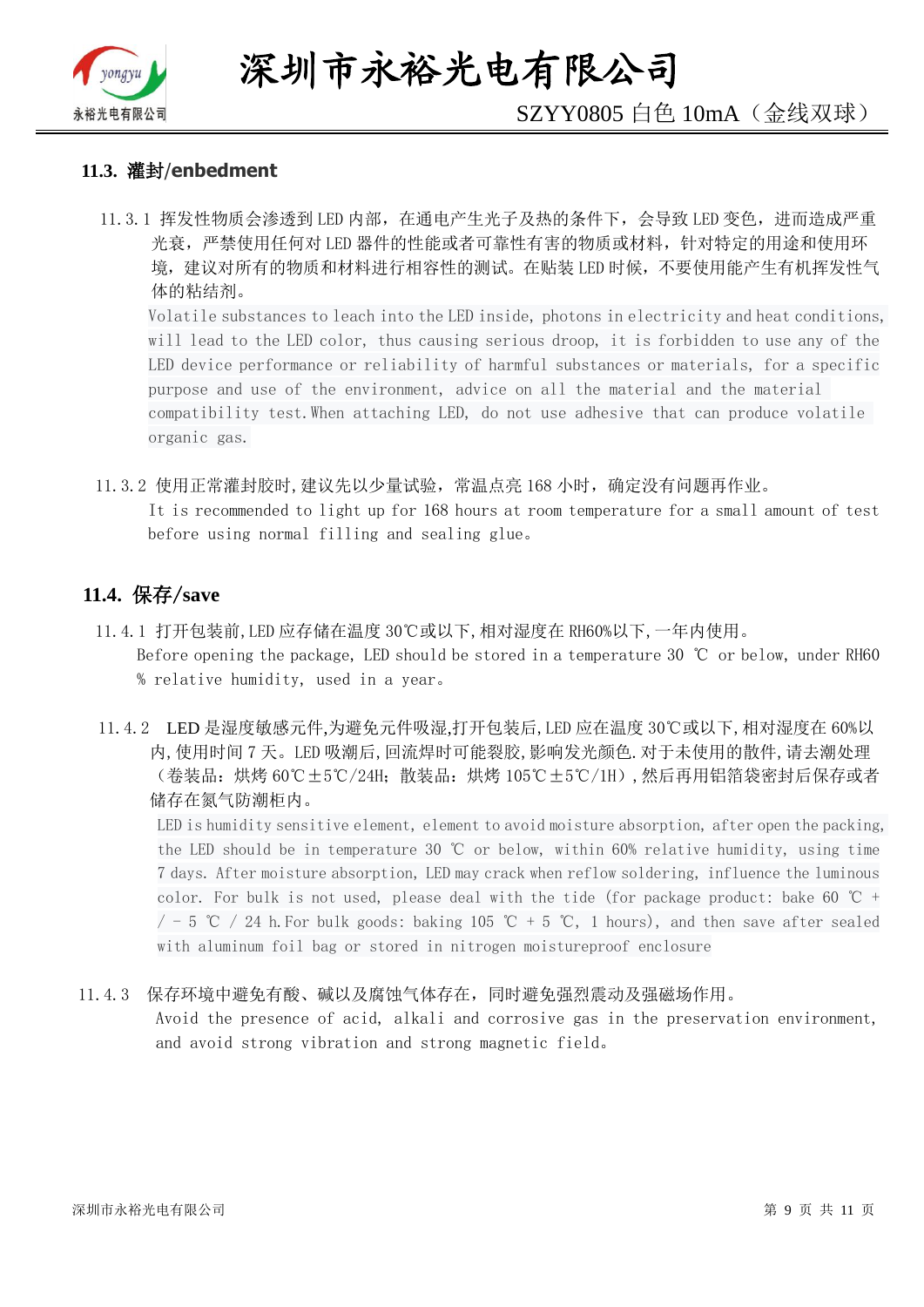

# SZYY0805 白色 10mA(金线双球)

#### **11.5.**静电**/electrostatic**

- 11.5.1 静电或峰值浪涌电压会损坏 LED,避免在开灯、关灯时产生瞬时电压。 Static electricity or peak surge voltage will damage the LED, avoiding instantaneous voltage when the lamp is turned on or off。
- 11.5.2 建议使用 LED 时佩戴防静电手腕带,防静电手套,穿防静电鞋,使用的设备、仪器正确接地。LED 损坏 后,表现出漏电流明显增加,低电流正向电压变低,低电流点不亮等现象。

 It is recommended to wear anti-static wrist bands, anti-static gloves and anti-static shoes when using LED. The equipment and instruments used are properly grounded. After the LED was damaged, the leakage current increased obviously, the forward voltage of low current became lower, and the low current point did not light, etc。

# **11.6** 测试**/test**

11.6.1 LED 要在额定电流下驱动,同时电路中需要加限流电阻保护;否则,轻微的电压变化就会引起较大的电 流变化,从而破坏 LED。

 LED shall be driven at rated current, and shall be protected by current-limiting resistance in the circuit. Otherwise, slight voltage changes will cause large current changes, which will damage the LED.

11.6.2 在电路导通或关闭情况下,要避免瞬间浪涌电压的产生,否则 LED 将被烧坏。

 When the circuit is on or off, avoid sudden surge voltage. Otherwise, the LED will be burnt out

请参照下图示检测 LED:/Please check the LED as shown



11.6.3 顺向电压 VF 过高或反向电压 VR 过高, 均会损坏 LED.

If the forward voltage VF is too high or the reverse voltage VR is too high, the LED will be damaged.

### 11.6.4 点亮或测试 LED 时,加在 LED 两端的反向电压不得高于 5V,否则容易击伤 LED. When lighting or testing the LED, the reverse voltage added on both ends of the LED shall not be higher than 5V, otherwise it is easy to damage the LED.